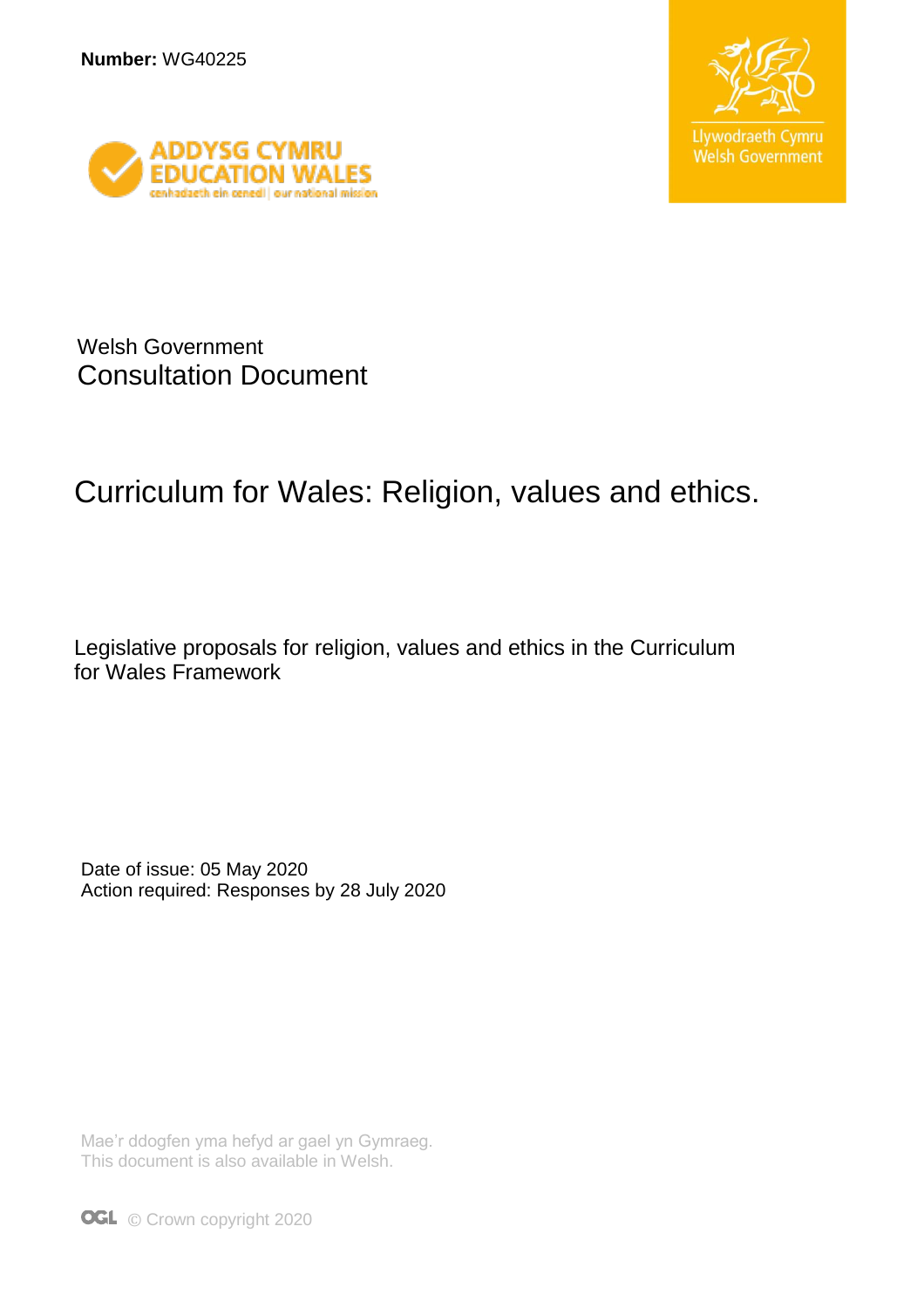### **Curriculum for Wales: Religion, values and ethics**

| <b>Overview</b>                                        | We want your views on the legislative proposals to<br>support religious education as a mandatory subject in<br>the Curriculum for Wales for all learners 3 - 16, within<br>the Humanities Area of Learning and Experience. |
|--------------------------------------------------------|----------------------------------------------------------------------------------------------------------------------------------------------------------------------------------------------------------------------------|
| How to respond                                         | Responses to this consultation should be<br>e-mailed/posted to the address below to arrive by 28<br>July 2020 at the latest                                                                                                |
| <b>Further information</b><br>and related<br>documents | Large print, Braille and alternative language<br>versions of this document are available on<br>request.                                                                                                                    |
|                                                        | Our National Mission: A Transformational Curriculum<br>https://gov.wales/our-national-mission-<br>transformational-curriculum                                                                                              |
|                                                        | Ensuring access to the full curriculum:<br>https://gov.wales/ensuring-access-full-curriculum                                                                                                                               |
|                                                        | Written Statement: Religion, Values and Ethics:<br>https://gov.wales/written-statement-religion-values-<br>and-ethics                                                                                                      |
|                                                        | The consultation documents can be accessed from<br>the Welsh Government's website at<br>gov.wales/consultations                                                                                                            |
| <b>Contact details</b>                                 | For further information:                                                                                                                                                                                                   |
|                                                        | Arts, Humanities and Well-being Branch<br>Curriculum and Assessment Division<br>The Education Directorate<br><b>Welsh Government</b><br><b>Cathays Park</b><br>Cardiff<br><b>CF10 3NQ</b>                                  |
|                                                        |                                                                                                                                                                                                                            |

e-mail: [RVEConsultation@gov.wales.](mailto:RVEConsultation@gov.wales)

*MC*<sup>*@WG\_Education*</sup>



Facebook/EducationWales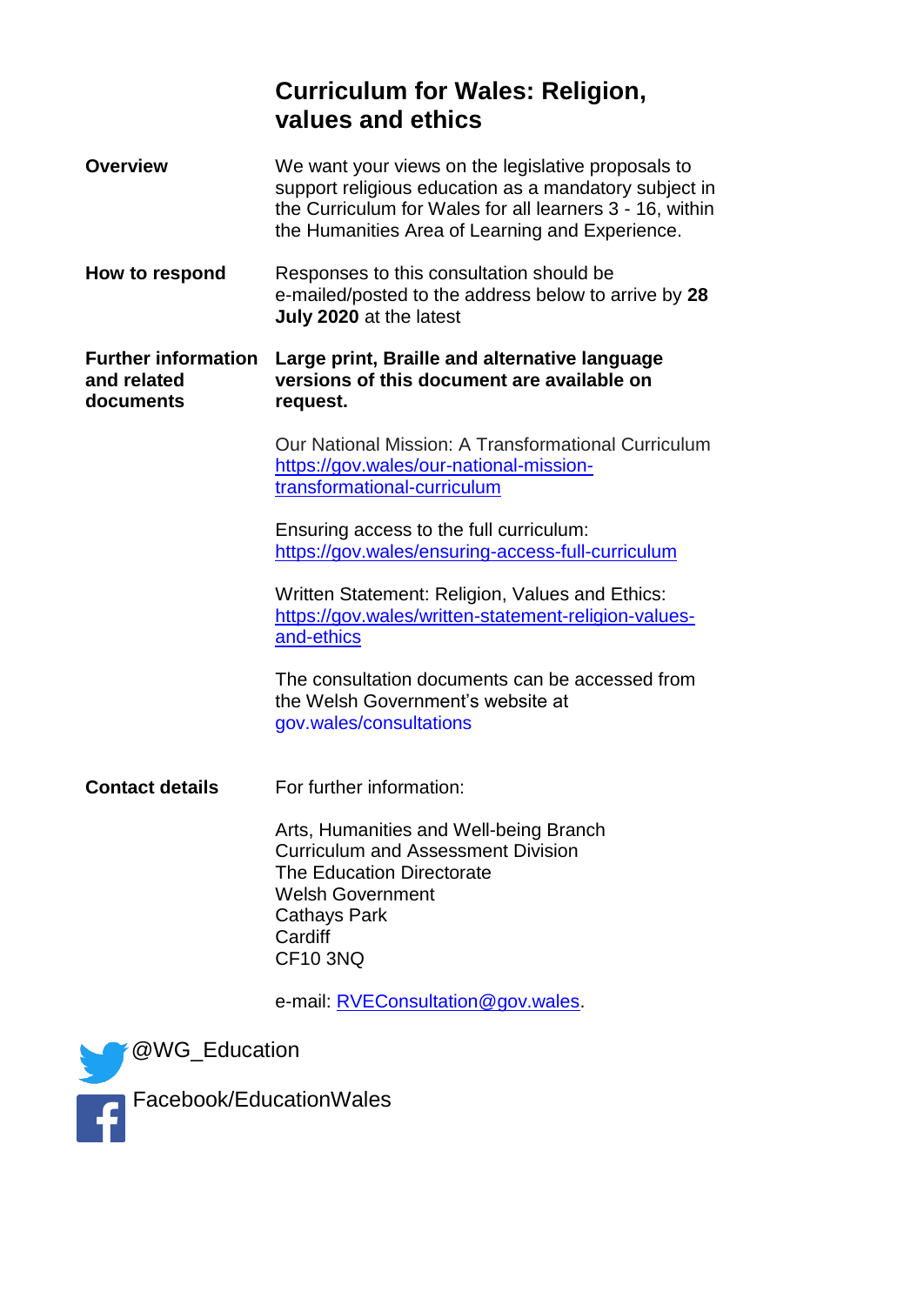## **Contents**

| <b>General Data Protection Regulation (GDPR)</b>                                         | $\mathbf{2}$   |
|------------------------------------------------------------------------------------------|----------------|
| <b>Summary</b>                                                                           | $\bf{0}$       |
| What are the main issues?                                                                | $\Omega$       |
| Current arrangements for Religious Education in Wales                                    | $\overline{0}$ |
| <b>Proposed changes</b>                                                                  | $\mathbf{2}$   |
| Scope of RVE                                                                             | $\overline{2}$ |
| Guidance in relation to agreed syllabi                                                   | 2              |
| Agreed syllabi and denominational syllabi and expectations for different types of school | 3              |
| Community schools and foundation and voluntary schools without a religious character     | 3              |
| Voluntary controlled schools with a religious character                                  | 3              |
| Voluntary aided schools with a religious character                                       | 4              |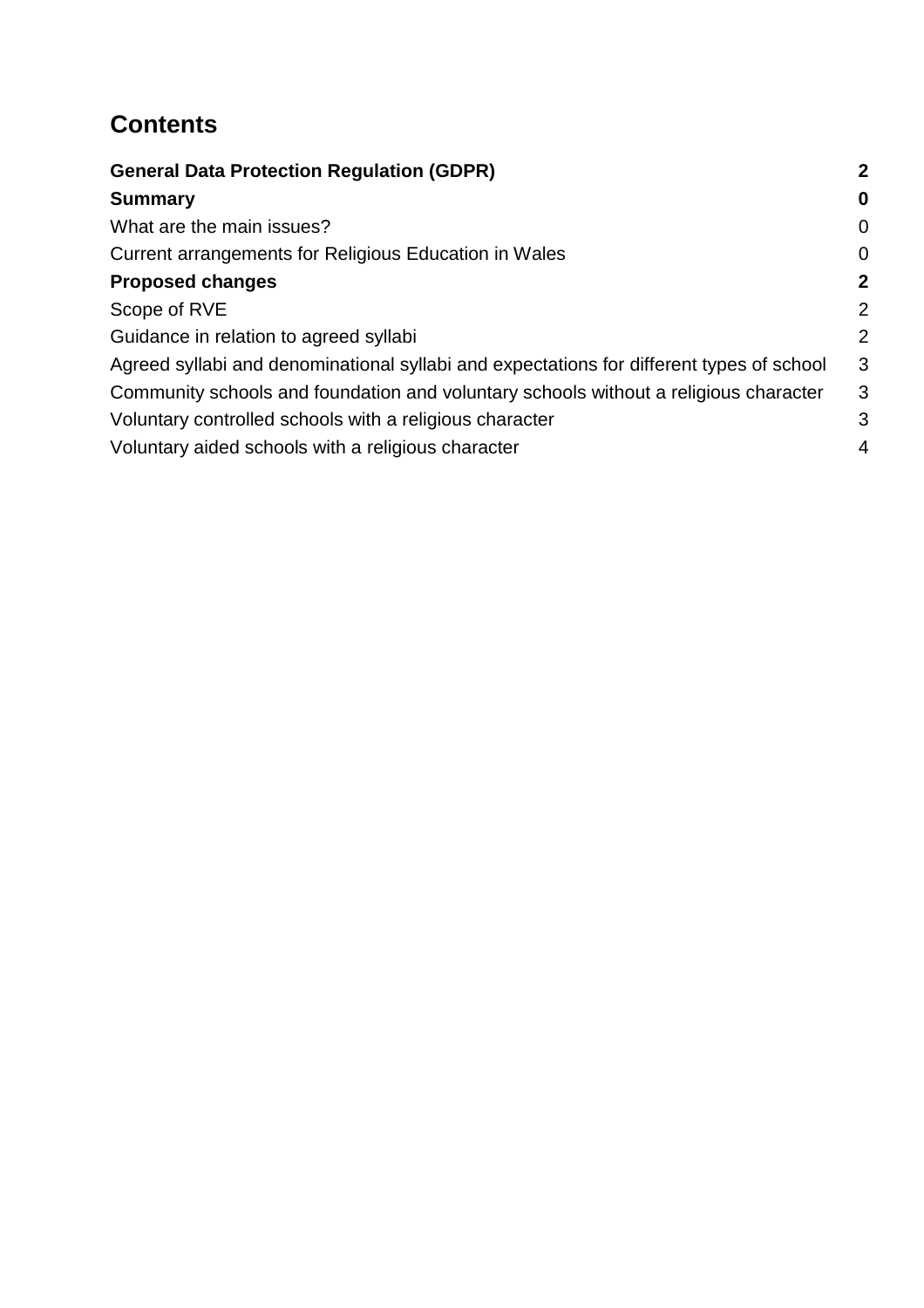## <span id="page-3-0"></span>**General Data Protection Regulation (GDPR)**

The Welsh Government will be data controller for any personal data you provide as part of your response to the consultation. Welsh Ministers have statutory powers they will rely on to process this personal data which will enable them to make informed decisions about how they exercise their public functions. Any response you send us will be seen in full by Welsh Government staff dealing with the issues which this consultation is about or planning future consultations. Where the Welsh Government undertakes further analysis of consultation responses then this work may be commissioned to be carried out by an accredited third party (e.g. a research organisation or a consultancy company). Any such work will only be undertaken under contract. Welsh Government's standard terms and conditions for such contracts set out strict requirements for the processing and safekeeping of personal data.

In order to show that the consultation was carried out properly, the Welsh Government intends to publish a summary of the responses to this document. We may also publish responses in full. Normally, the name and address (or part of the address) of the person or organisation who sent the response are published with the response. If you do not want your name or address published, please tell us this in writing when you send your response. We will then redact them before publishing.

You should also be aware of our responsibilities under Freedom of Information legislation

If your details are published as part of the consultation response then these published reports will be retained indefinitely. Any of your data held otherwise by Welsh Government will be kept for no more than three years.

### **Your rights**

Under the data protection legislation, you have the right:

- to be informed of the personal data held about you and to access it
- to require us to rectify inaccuracies in that data
- to (in certain circumstances) object to or restrict processing
- for (in certain circumstances) your data to be 'erased'
- to (in certain circumstances) data portability
- to lodge a complaint with the Information Commissioner's Office (ICO) who is our independent regulator for data protection.

For further details about the information the Welsh Government holds and its use, or if you want to exercise your rights under the GDPR, please see contact details below: Data Protection Officer: Welsh Government Cathays Park **Cardiff** CF10 3NQ

e-mail: [Data.ProtectionOfficer@gov.wales](mailto:Data.ProtectionOfficer@gov.wales)

The contact details for the Information Commissioner's Office are: Wycliffe House Water Lane Wilmslow **Cheshire** SK9 5AF

Tel: 01625 545 745 or 0303 123 1113 Website:<https://ico.org.uk/>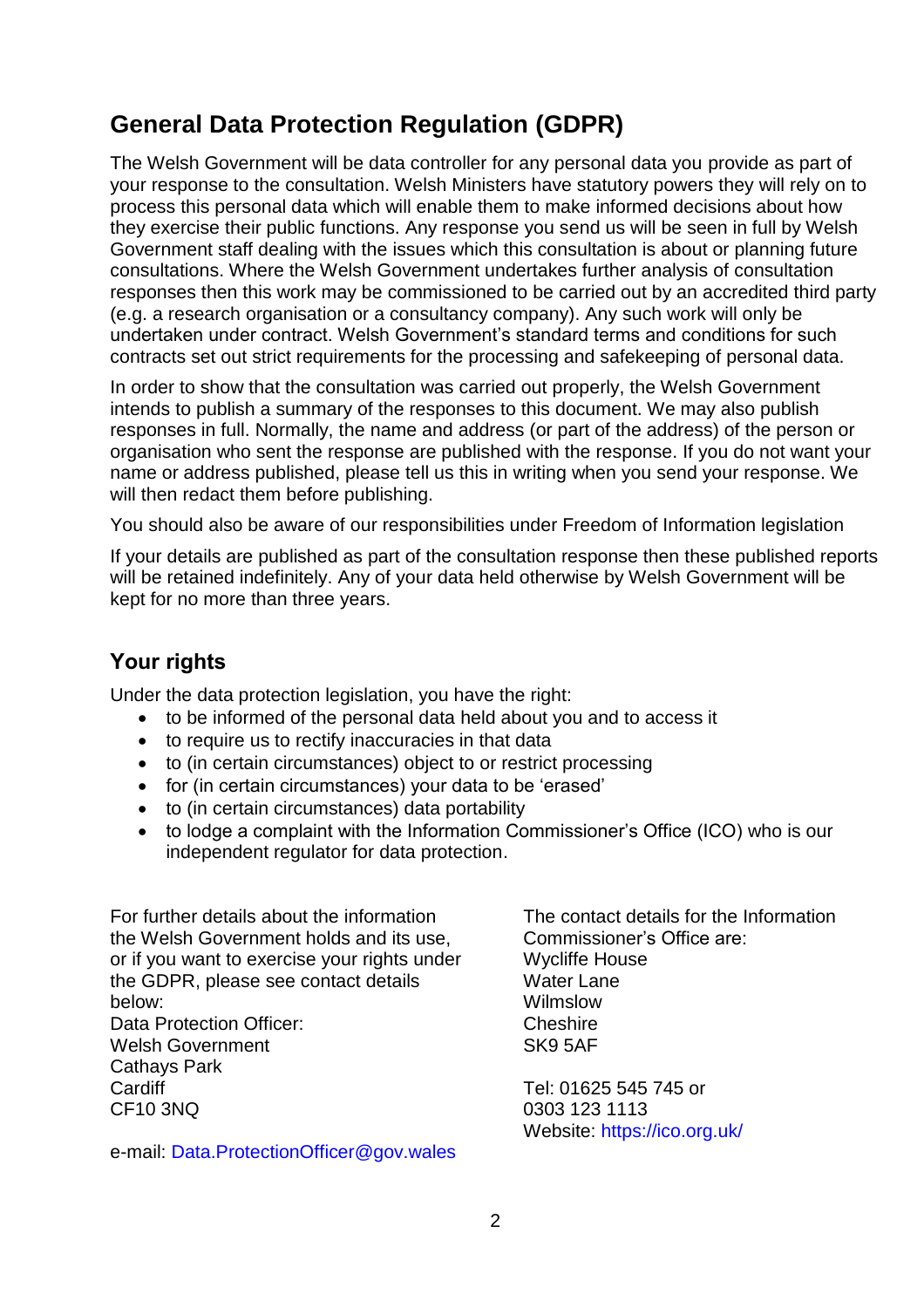### <span id="page-4-0"></span>**Summary**

#### <span id="page-4-1"></span>**What are the main issues?**

- 1. Religious education (RE) is a mandatory part of the current curriculum for all registered pupils at a school except for nursery classes. It will continue to be mandatory in the Curriculum for Wales, but now for all learners 3 - 16, as a part of the Humanities Area of Learning and Experience.
- 2. Our expectation, based on the current case law, is that the teaching of Religion, Values and Ethics (RVE), must be pluralistic in nature. This means it must be balanced in its content and manner of teaching. It should reflect the range of different religions, nonreligious philosophical convictions or worldviews which are held by people in Wales and Great Britain. Ensuring the legislative framework supports this appropriately is a key consideration in designing the arrangements for the new Curriculum.
- 3. The recent consultation [Ensuring Access to the Full Curriculum](https://gov.wales/ensuring-access-full-curriculum) proposed a change to the name of RE to make it clear that this element of the curriculum is intended to cover more than religion.
- 4. Following consideration of advice on the consultation responses and impact assessment, the [Minister for Education subsequently de](https://gov.wales/written-statement-religion-values-and-ethics)termined that the subject would be renamed as "Religion, Values, and Ethics" in the new curriculum.
- 5. The same consultation also sought views on the practical implications of a proposal that the new curriculum should not provide a parental right to withdraw pupils from RE (or RVE in the new curriculum) and sex education (RSE in the new curriculum.) Again, following careful consideration of advice on the consultation responses, impact assessment and fit with the Welsh Government's curriculum policy, the Minister for Education determined that there should not be provision for a parental right to withdraw pupils from RVE and RSE, with the introduction of the new curriculum.
- 6. Since that decision, further detailed work has been undertaken to determine the wider changes required to legislation to put this policy into effect.
- 7. This consultation is to seek your views on the further proposed changes to legislation to support RVE as a mandatory part of the Curriculum for Wales.

### <span id="page-4-2"></span>**Current arrangements for Religious Education in Wales**

- 8. Currently, each Local Authority is required to convene an Agreed Syllabus Conference (ASC) if any representative group on its Standing Advisory Council on Religious Education requests it to do so. The ASC then determines the content of the agreed syllabus or agreed syllabi for RE to be taught in schools maintained by that local authority.
- 9. Maintained schools without a religious character are required to teach RE in accordance with an agreed syllabus adopted for those schools or for their pupils
- 10.For maintained schools of a religious character there are slightly different arrangements.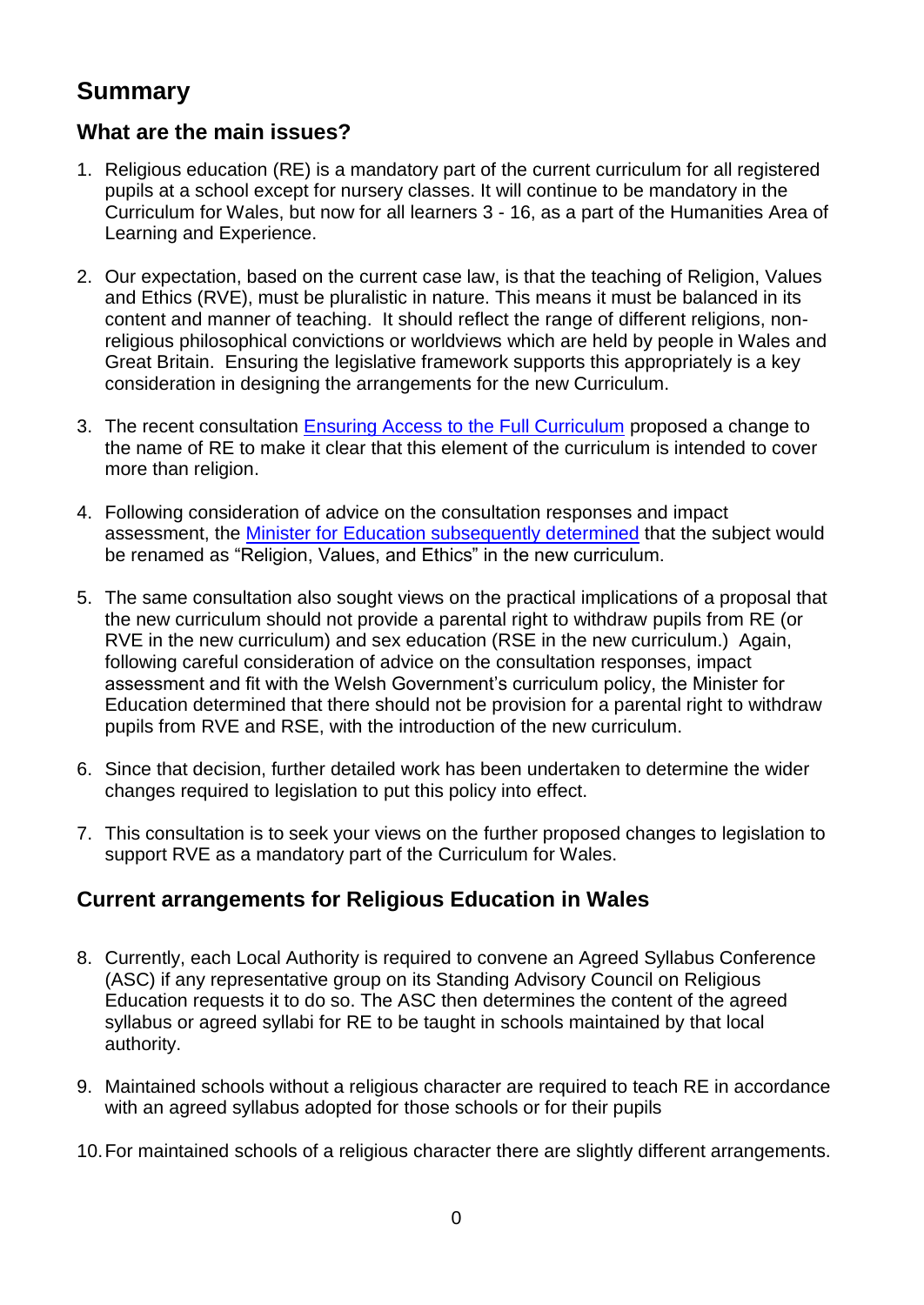- 11. A foundation or voluntary controlled school with religious character is required to teach RE in accordance with an agreed syllabus adopted for the school or for its pupils. However, where a pupil's parent requests it, they must secure denominational RE for the pupil in accordance with the trust deed of the school or (if the trust deed does not make provision for that purpose) in accordance with the tenets of the faith specified in relation to the school unless the governing body is satisfied that because of any special circumstances it would be unreasonable to do so.
- 12.A voluntary aided school with a religious character must provide RE in accordance with the trust deed of the school or (if the trust deed does not make provision for that purpose) in accordance with the tenets of the faith specified in relation to the school. However, a pupil's parent may ask the school to provide RE to his/her child in accordance with an agreed syllabus adopted by the local authority. If a request is made and the parent cannot, with reasonable convenience, cause the pupil to attend another school where an agreed syllabus of that kind is taught, the school must secure RE for the pupil in accordance with an agreed syllabus of that kind unless the governing body is satisfied that because of any special circumstances it would be unreasonable to do so.
- 13.We could ensure the provisions of pluralistic RE by one of two ways. Both would ensure the proposed legislative framework and guidance would be compatible with the rights protected by the Human Rights Act 1998. The first way would be to impose a new obligation on all schools to teach RE in a pluralistic manner. This approach would remove all other restrictions and would force all schools to change the way they teach (assuming any change was necessary). It would also have primacy over any provision set out in their trust deeds. This would be likely to have an impact on the ability of voluntary aided schools with a religious character to teach RE in accordance with their trust deeds or in accordance with their denomination. The scale of that impact would vary depending on the specific provision contained in the school's trust deed and the approach currently adopted in the school. We are not proposing to pursue this option because it would have significant implications for schools of religious character and it is not our intention to make fundamental changes to these arrangements.
- 14.The second approach is not to impose a new obligation as described above, but to make a number of legislative changes to legislation related to the provision of the agreed syllabus to ensure, so far as a possible, that it meets the Pluralistic Requirement. The approach would not require all schools to change their teaching practice, as it would allow schools to continue to teach according to their trust deeds or in accordance with their denominations. However, the approach would ensure that all pupils have access to pluralistic RE. This is the approach we propose.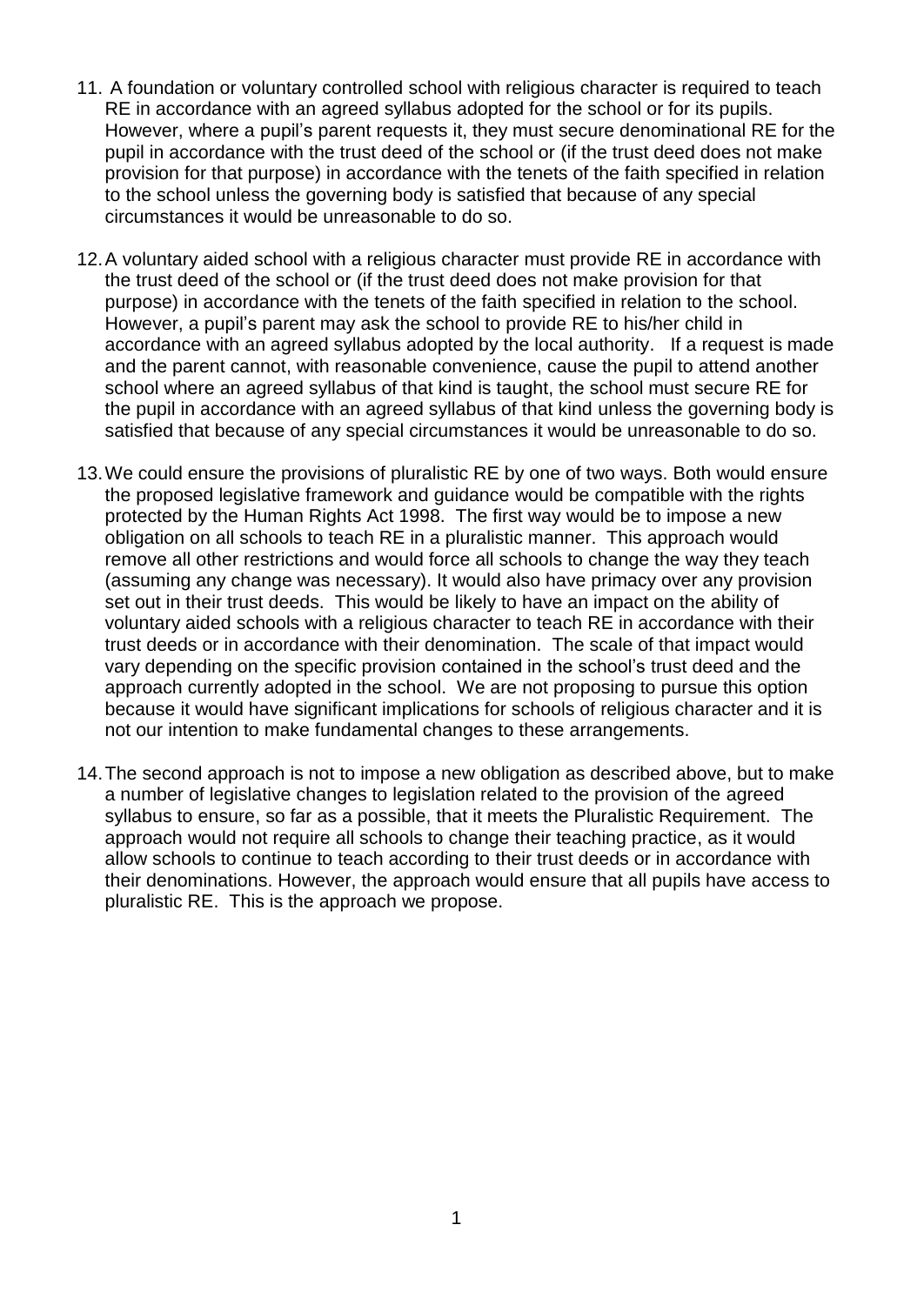## <span id="page-6-0"></span>**Proposed changes**

15.We are proposing to make the following changes.

### <span id="page-6-1"></span>**Scope of RVE**

- 16.In addition to changing the name to RVE, we propose to make amendments to existing legislation to make it explicit that any agreed syllabus for RVE must reflect both religious beliefs and also non-religious beliefs which are philosophical convictions within the meaning of Article 2 Protocol 1 (and which are therefore beliefs within the meaning of Article 9) of the European Convention on Human Rights. Our aim in proposing this amendment is to make it clearer that the philosophical convictions and beliefs that need to be reflected are only those that are caught from time to time by Convention Rights case law and so have a certain level of seriousness, cogency, cohesion and importance under the Human Rights Act 1998. These include beliefs such as humanism or atheism. It will be for the ASCs to determine what should be included in the agreed syllabus. We will be providing guidance and ASCs to help them with this task.
- 17.We propose to give effect to this proposal as follows. Where there is currently reference to *'such Christian denominations and other religions and denominations of such religions as, in the opinion of the authority, will appropriately reflect the principal religious traditions in the area'* or equivalent, we propose adding additional provision making reference to non-religious philosophical convictions within the meaning of Article 2 Protocol 1<sup>1</sup> (and hence beliefs within the meaning of Article  $9<sup>2</sup>$ ) of the European Convention on Human Rights. Changes will also be made to the provisions dealing with the membership of SACRES and ASCs to create new groups to represent those who hold philosophical convictions of that kind.
- 18.We do not think these changes reflect a material change in the law. We consider that these changes make explicit what the law already requires – the pluralistic teaching of RE in accordance with the European Convention on Human Rights. We wrote in May 2018 to SACRES to confirm our interpretation of the existing provision and case law was that that local authorities could invite representatives to become members of SACRES and ASCs. However, we think the greater clarity is helpful and contributes to conveying the expectation that RE (and now RVE) must be pluralistic.

### <span id="page-6-2"></span>**Guidance in relation to agreed syllabi**

1

19.We propose making new provision requiring the local authority, SACRE and ASC to have regard to guidance issued by the Welsh Ministers in relation to the curriculum in developing and adopting an agreed syllabus.

<sup>1</sup> Article 2 Protocol 1: "No person shall be denied the right to education. In the exercise of any functions which it assumes in relation to education and to teaching, the State shall respect the right of parents to ensure such education and teaching in conformity with their own religious and philosophical convictions."

<sup>2</sup> Article 9 provides: "(1) everyone has the right to freedom of thought, conscience and religion; this right includes freedom to change his religion or belief and freedom, either alone or in community with others and in public or private, to manifest his religion or belief, in worship, teaching, practice and observance. (**2)** Freedom to manifest one's religion or beliefs shall be subject only to such limitations as are prescribed by law and are necessary in a democratic society in the interests of public safety, for the protection of public order, health or morals, or for the protection of the rights and freedoms of others."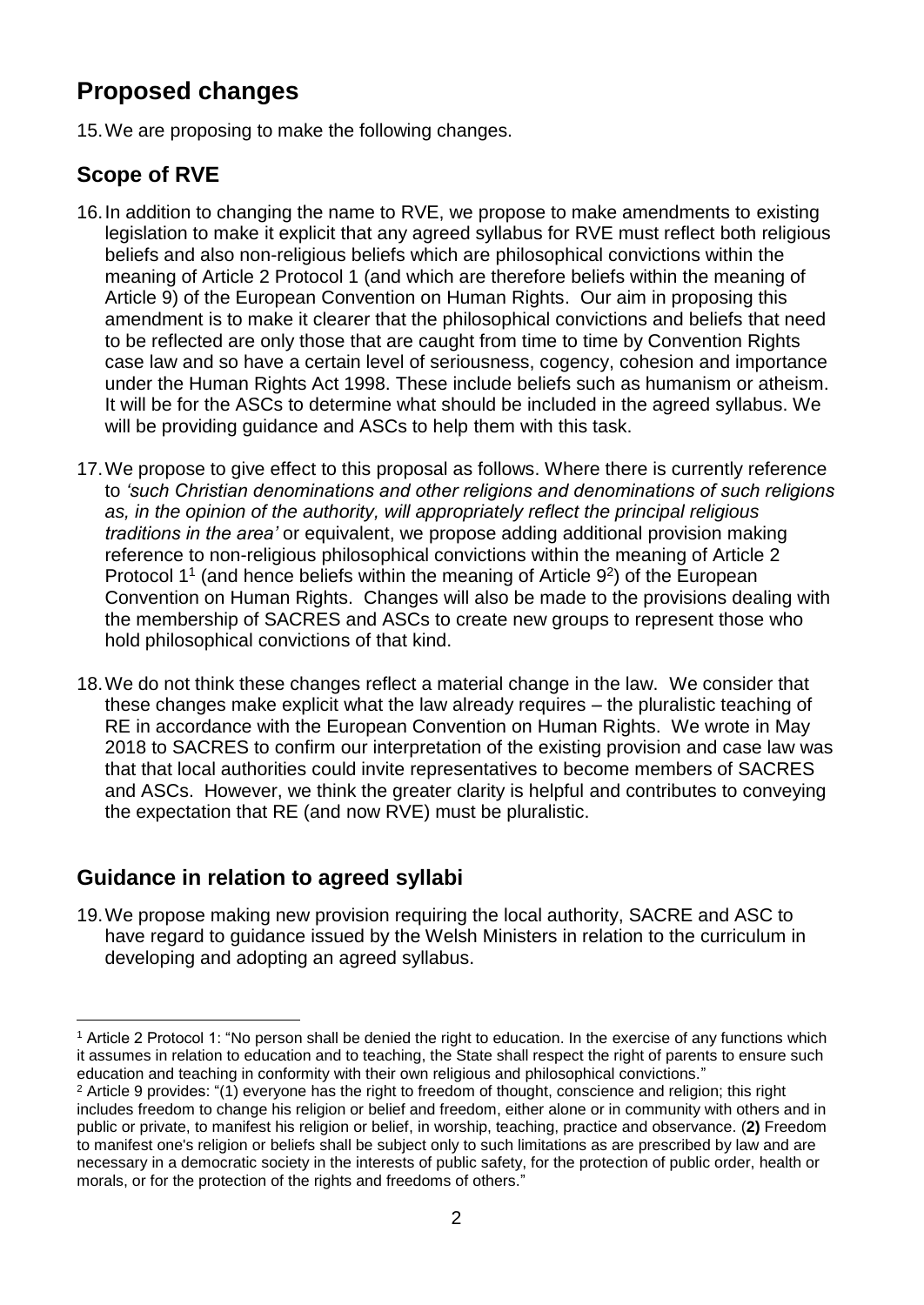#### <span id="page-7-0"></span>**Agreed syllabi and denominational syllabi and expectations for different types of school**

20.As noted earlier, a key consideration for RVE is ensuring that that teaching and learning is pluralistic in nature. We are proposing a number of changes to the current legislation as it relates to the teaching of RVE in different types of school. The new Curriculum for Wales provides a clear national framework within which schools will design a curriculum which meets the needs of their learners. The new Curriculum is intended to be less prescriptive and, importantly, creates new duties for schools to design their own curriculum and then implement the curriculum they have designed and adopted. Both the policy emphasis on less prescription and the practical implications of schools being required to design their own curriculum requires us to consider the appropriate status of agreed syllabi. We have concluded that, in general, it will be more appropriate for schools to be required to have regard to an agreed syllabus rather than to teach in accordance with it. This change allows schools some discretion to depart from the Agreed Syllabus. We have set out the proposed arrangements for different types of school and the rationale for them below:

#### <span id="page-7-1"></span>**Community schools and foundation and voluntary schools without a religious character**

- 21.Community schools and foundation and voluntary schools without a religious character will be required to have regard to an agreed syllabus in designing and implementing teaching and learning for the mandatory element of RVE within the school curriculum as a mandatory element of their curriculum as part of the Humanities Area of Learning and Experience. These schools will no longer be required to teach *in* accordance with an agreed syllabus and will continue to be precluded from offering a denominational syllabus.
- 22.Although these schools generally provide RE in accordance with the agreed syllabus, they may be required to provide RE in a different form, pursuant to paragraph 2(3) of Schedule 19 to the School Standards and Framework Act 1998, if:
	- the school in question is a secondary school, and
	- a pupil's parent wants the pupil to receive RE in the school in accordance with the tenets of a particular religion or religious denomination; and
	- satisfactory arrangements have been made for the pupil to receive RE of the type wanted by the parent in the school, without the school or the local authority having to bear the cost of providing that education..

In those circumstances, the local authority must provide facilities for carrying out the arrangements made by the parents, unless the authority is satisfied that there are special circumstances that make it unreasonable to do so.

23.We propose to remove this additional right to alternative (potentially non-pluralistic) RE in schools without religious character because we do not consider it fits with the principle of seeking to ensure pluralistic RE in schools in Wales.

### <span id="page-7-2"></span>**Voluntary controlled schools with a religious character**

- 24.Voluntary controlled schools with religious character, will be required to *design* their curriculum so that it provides both for two alternatives:
	- o RVE which has been designed having regard to an agreed syllabus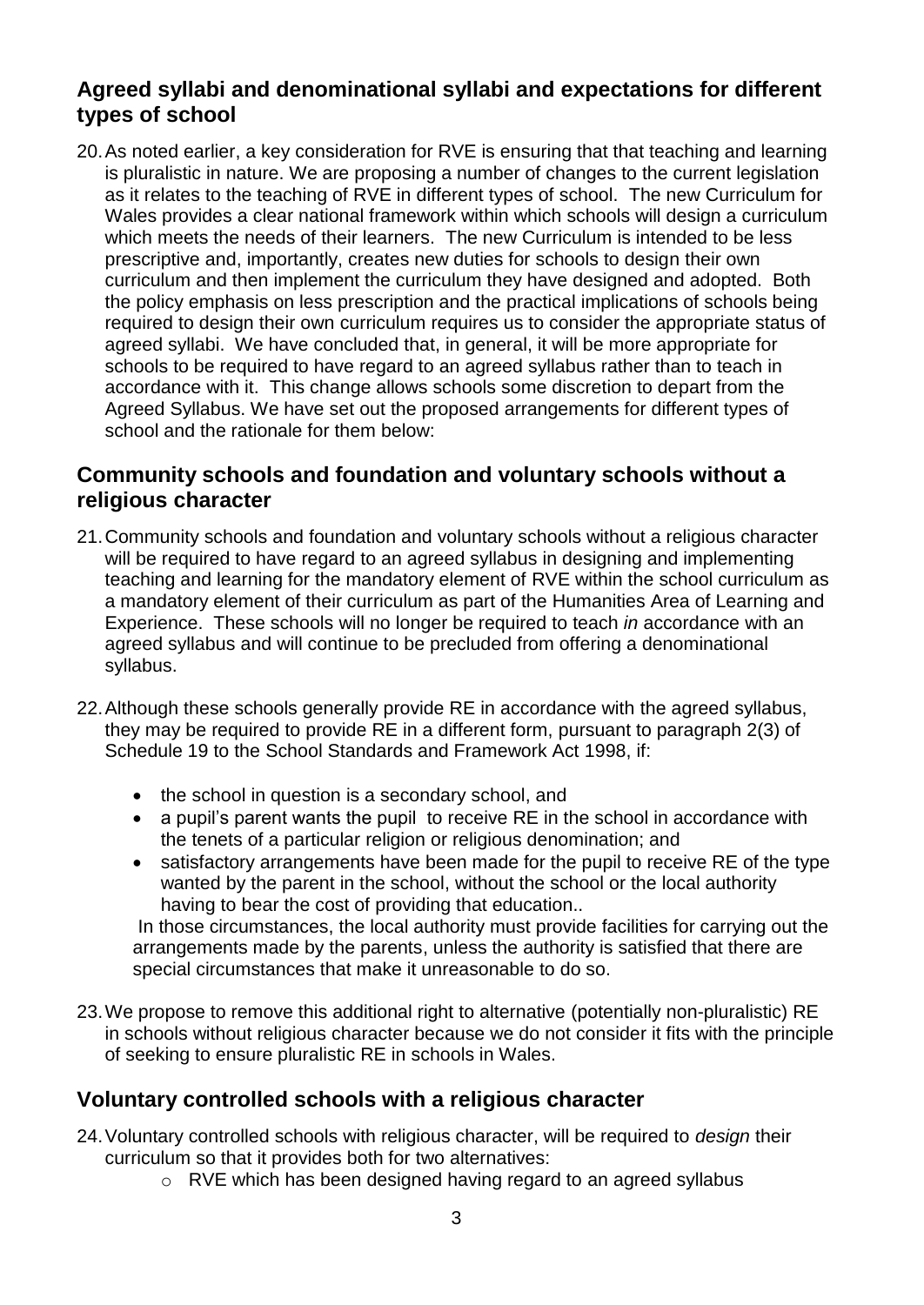o RVE which has been designed in accordance with the trust deeds of the school or the tenets of the faith of the school

In *implementing* their curriculum, the default for these schools will be for learners to receive the RVE which has been designed having regard to an agreed syllabus but, as now, RVE in line with the trust deeds or tenets of the faith must be provided where a parent requests it.

#### <span id="page-8-0"></span>**Voluntary aided schools with a religious character**

- 25.Voluntary aided schools with religious character, will be required to *design* their curriculum so that it provides both for two alternatives:
	- o RVE which has been designed in accordance with the trust deeds of the school or the tenets of the faith of the school

o RVE which has been designed in accordance with an agreed syllabus In *implementing* their curriculum, the default for these schools, as now, will be for learners to receive RVE in line with the trust deeds or tenets of the faith of the school. However, where a parent requests RVE in accordance with an agreed syllabus, it must be provided. The schools will have no discretion as to whether to accept this request.

- 26.The changes simply build these policy intentions in appropriately to the new duties of design (and adoption) and implementation which will be placed on schools by the Bill. Additionally the proposals ensure that a non-denominational and pluralistic version of RVE is available in every school and is either the default or must be provided on request. As noted above in respect of voluntary aided schools of a religious character, we propose to allow those schools to teach RVE in accordance with their trust deed or in accordance with their denomination. This preserves the current position for those schools. However, we also propose to make other changes to ensure that parents have an absolute right to require the school provide RVE in accordance with an Agreed Syllabus when so requested. At present, the parents' right to such provision is qualified. While parents may request RE to be taught in accordance with an agreed syllabus, there is currently no duty on the school to make arrangements to that effect if it is reasonably convenient for the pupil to attend another school at which the agreed syllabus is in use, or if there are special circumstances that make it unreasonable for the school to make those different arrangements.
- 27.As noted above, in general, we think it is appropriate that schools should be required to have regard to an agreed syllabus, rather than be required to design their curriculum in accordance with an agreed syllabus. However, we have proposed an exception to this general approach where Voluntary Aided schools are designing their 'alternative' RVE curriculum or implementing it. This exception does not impact on their denominational RVE provision. The reason for proposing this distinction is to offer parents clarity about the alternative RVE provision on offer in those schools.
- 28.Schools will continue to need to assure themselves that their RVE provision satisfies the pluralistic requirement created by human rights legislation and SACRES, ASCs and Local Authorities will continue to need to assure that any agreed syllabus their develop and then adopt also meets these requirements.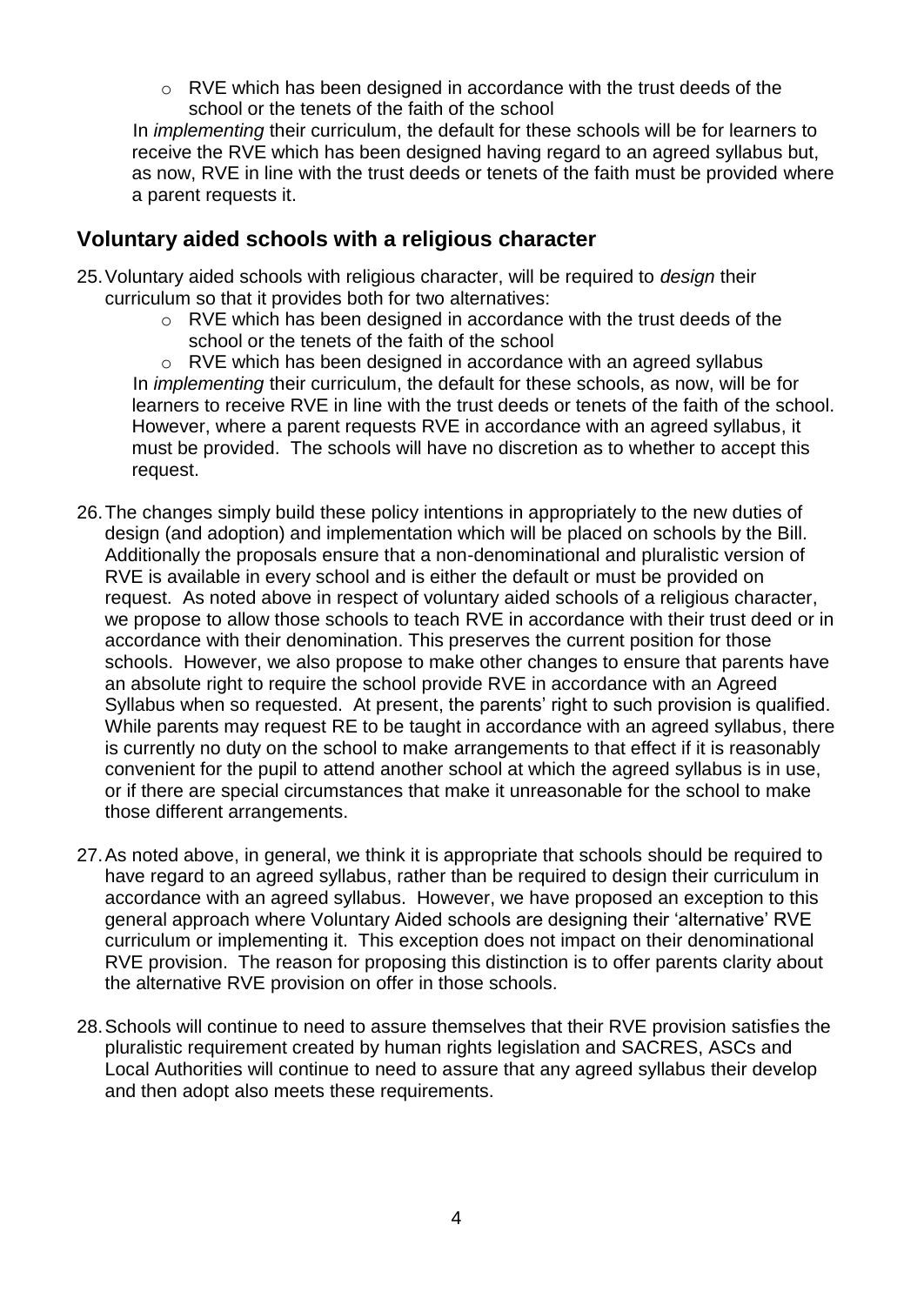### **Curriculum for Wales: Religion, values and ethics**

**Consultation response form** Your name:

Organisation (if applicable):

e-mail/telephone number:

Your address:

Responses should be returned by **28 July 2020** to

Arts, Humanities and Well-being Branch The Education Directorate Welsh Government Cathays Park **Cardiff** CF10 3NQ

or completed electronically and sent to:

e-mail: [RVEConsultation@gov.wales.](mailto:RVEConsultation@gov.wales)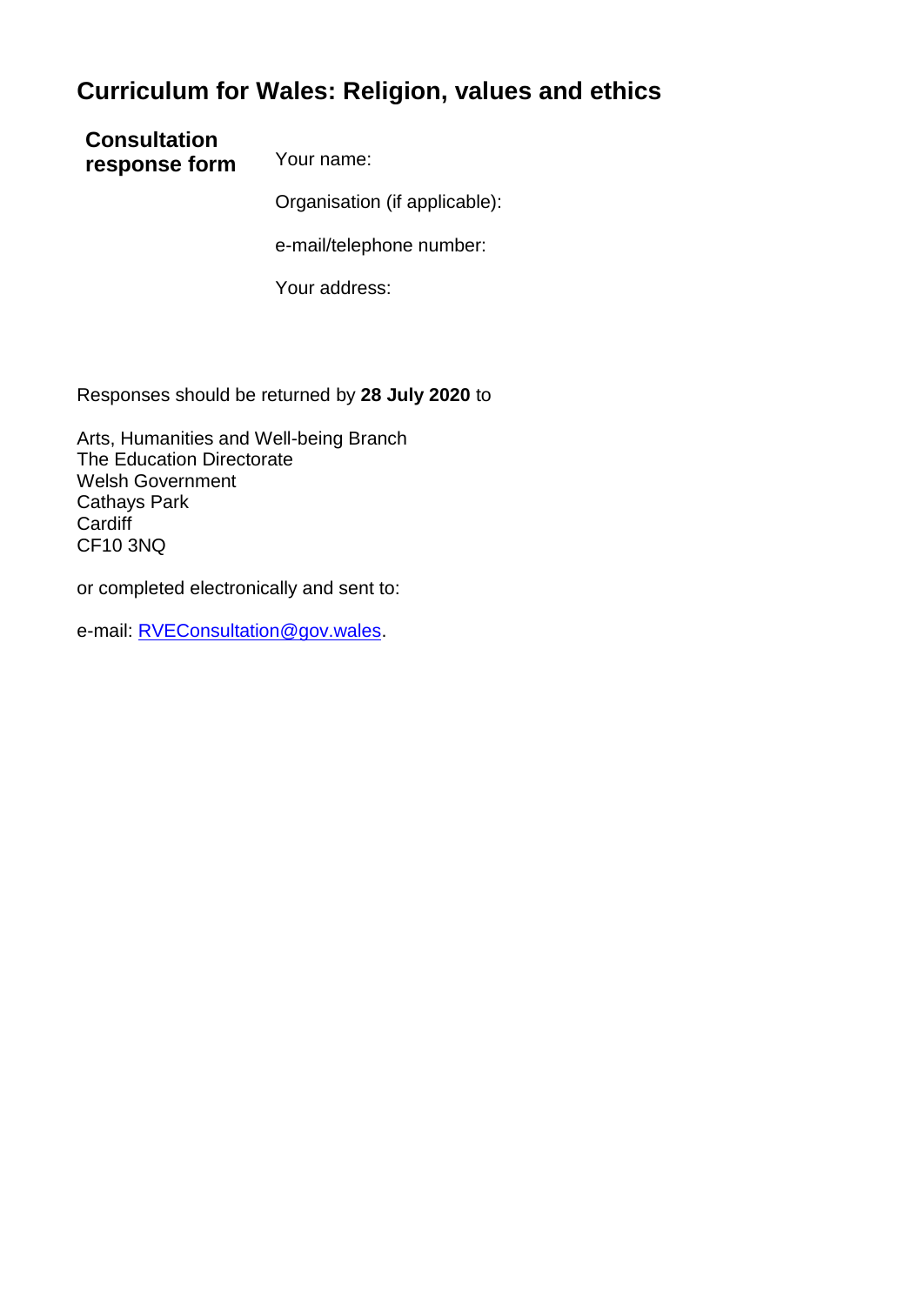**Question 1** – Do you agree that religion, values and ethics (RVE) should encompass both religious and non-religious beliefs that are philosophical convictions (in line with the European Convention on Human Rights) as described in the consultation document?

| Agree | <b>Disagree</b> | Neither agree nor |  |
|-------|-----------------|-------------------|--|
|       |                 | disagree          |  |

**Supporting comments** (no more than 250 words)

**Question 2** – Do you agree that agreed syllabus conferences **must have regard** to statutory guidance when they are developing their locally agreed syllabus?

| Agree |  | <b>Disagree</b> |  | Neither agree nor<br>disagree |  |
|-------|--|-----------------|--|-------------------------------|--|
|-------|--|-----------------|--|-------------------------------|--|

**Supporting comments** (no more than 250 words)

**Question 3** – Do you agree with our proposal that community schools and foundation and voluntary schools **without a religious character** must be required to have regard to an agreed syllabus in designing and implementing RVE?

| Agree | <b>Disagree</b> | Neither agree nor |  |
|-------|-----------------|-------------------|--|
|       |                 | disagree          |  |

**Supporting comments** (no more than 250 words)

**Question 4** – Do you agree with our proposal that parents/carers of learners in schools **without a religious character** must no longer be able to request provision of RVE in line with tenets of a particular faith?

| Agree | <b>Disagree</b> | Neither agree nor |  |
|-------|-----------------|-------------------|--|
|       |                 | disagree          |  |

**Supporting comments** (no more than 250 words)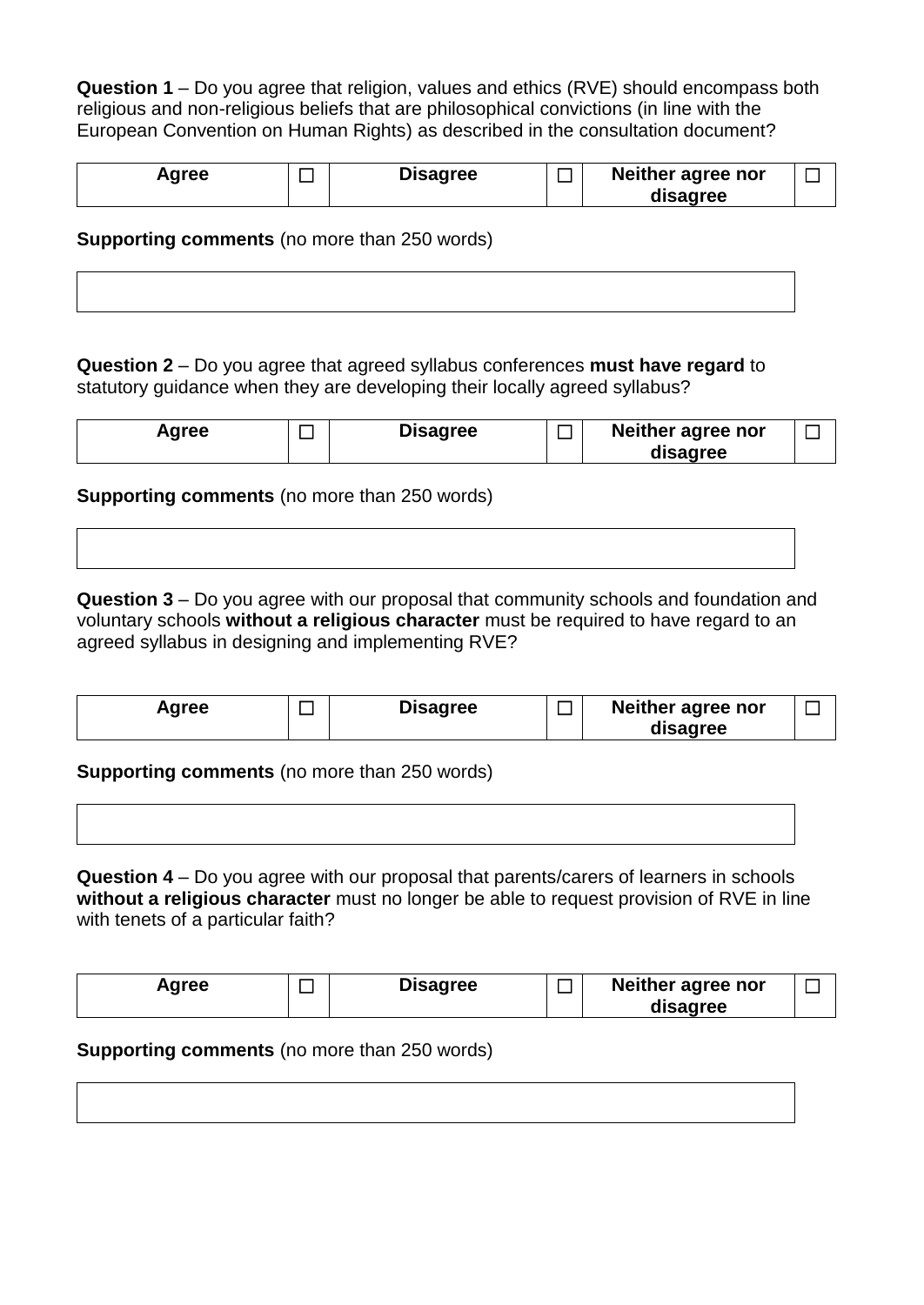**Question 5** – Do you agree with the proposal that voluntary-controlled schools **with religious character** can teach RVE in accordance with the trust deeds of the school or the tenets of the faith of the school **if requested by parents/carers**?

| Agree | <b>Disagree</b> | _ | Neither agree nor |  |
|-------|-----------------|---|-------------------|--|
|       |                 |   | disagree          |  |

#### **Supporting comments** (no more than 250 words)

**Question 6** – Do you agree that **voluntary-aided schools with a religious character** should be **required** to teach the agreed syllabus **where a parent/carer requests it** and should not have discretion to refuse to do so?

| Agree | <b>Disagree</b> | Neither agree nor |  |
|-------|-----------------|-------------------|--|
|       |                 | disagree          |  |

**Supporting comments** (no more than 250 words)

**Question 7** – We would like to know your views on the effects that these proposals in relation to religion, values and ethics would have on the Welsh language, specifically on:

- i) opportunities for people to use Welsh
- ii) treating the Welsh language no less favourably than the English language.

What effects do you think there would be? How could positive effects be increased, or negative effects be mitigated?

#### **Supporting comments**